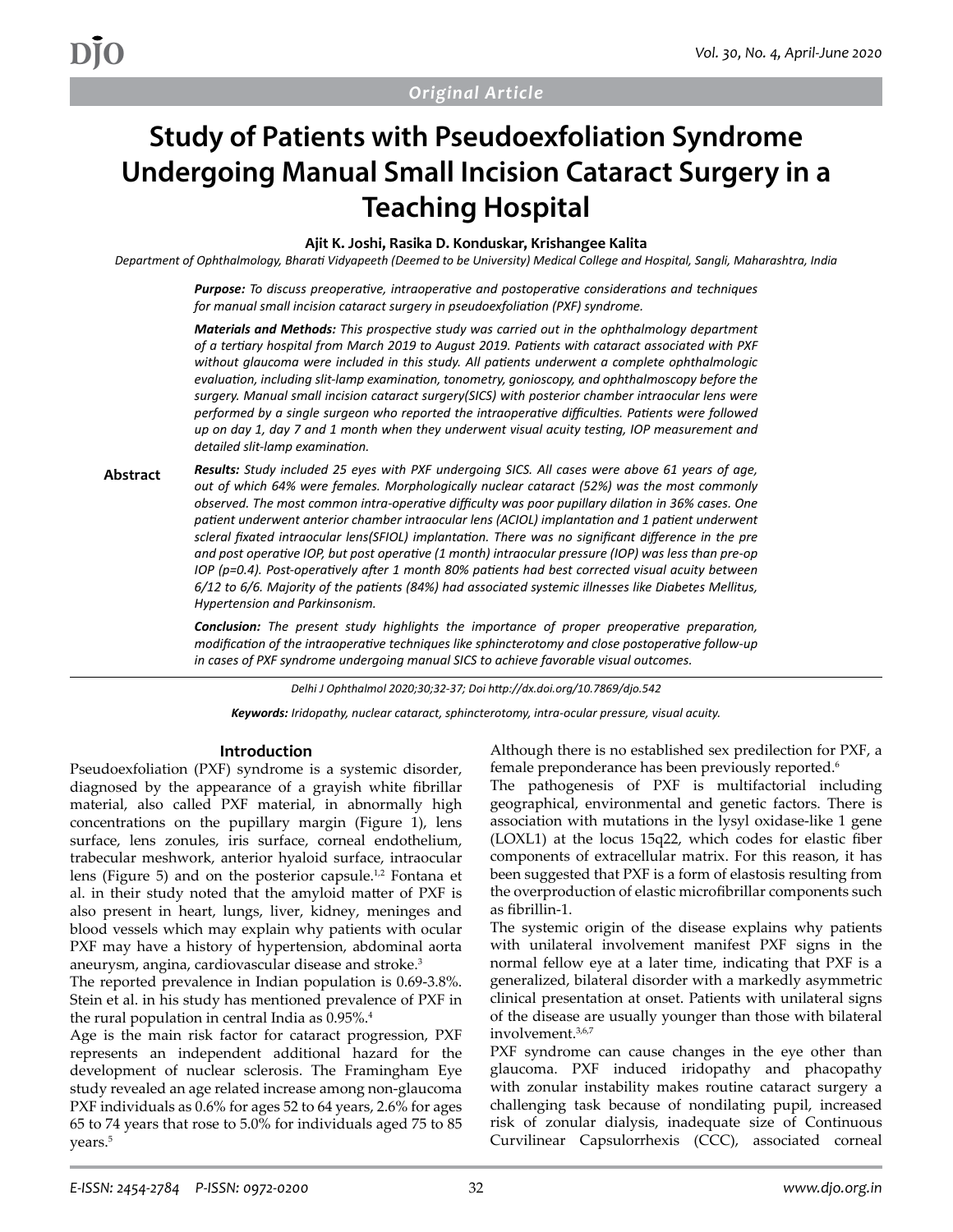endothelial dysfunction. A study found that such patients have 5 times greater likelihood of intraoperative complications in cataract surgery compared with normal cases like increased chances of Posterior capsule rent (PCR), Intra ocular lens (IOL) decenteration (Figure 5), postoperative corneal edema etc. Recognition of this condition is hence very important before commencing surgery on such patients and take certain measures like use of soft shell technique, pupillary dilators, use of capsular tension ring (CTR), sphincterotomy which will lessen the rate of complications in pxf syndrome.<sup>8</sup>

Very few studies are available where manual SICS surgeries in PXF syndrome are discussed.

This study is done to evaluate the intra-operative complications of manual SICS with posterior chamber IOL (PCIOL) implantation in patients with PXF syndrome without glaucoma, their effect on post operative visual acuity and different approaches to minimize the likelihood of such complications.

#### **Materials and Methods**

This prospective, study was carried out in the ophthalmology department of a tertiary hospital from March 2019 to August 2019.

**Inclusion Criteria:** Patients of cataract associated with PXF. **Exclusion Criteria:** Patients with a history of miotic use, traumatic cataract, complicated cataract, PXF glaucoma, high myopia, previous ocular surgery.

This study adhered to the Helsinki Declaration of 1975, as revised in 2013. Institutional ethics committee clearance was obtained before the start of the study (IEC/338/19).

A written and informed consent was obtained from all patients after explaining the procedure and associated risk. Patients were admitted 1 day prior to surgery and detailed history was taken. Best corrected visual acuity (BCVA) was measured using Snellen's visual acuity chart. IOP was measured by non contact tonometer. Gonioscopy was done for angle evaluation using by goldmann 4 mirror gonioscope and graded by Shaffer's classification. Detailed slit lamp examination was done and PXF deposits were looked for on the cornea, iris and pupillary margin and after dilatation, on the anterior capsule of the lens (Figure 2). Cataract was graded using "lens opacity classification system (LOCS II)."

Preoperatively Ofloxacin eyedrops (0.3%) were instilled 2 hourly. Flurbiprofen (0.003%) drops were instilled 3 times in morning at half hourly interval. Pupils were dilated with Phenylephrine (5%)+ Tropicamide (0.8%) eye drops and 2% Homatropine eyedrops. Pupillary diameter after dilatation was measured and graded as poor (<5 mm), fair (5-7 mm) and good (>7 mm or more).

All patients were operated by the same surgeon with more than 5 years' experience using a technique of SICS with PCIOL implantation. Peribulbar block with 3 ml of 2% Xylocaine with adrenaline 1:200000 and 1 ml of 0.5% Bupivacaine with 150 units/ml of Hyaluronidase. Eye to be operated was painted with Povidine-iodine (7.5%). For SICS, fornix base conjunctival flap was made, straight scleral incision was made measuring 6mm with back cuts, 1 to 1.5 mm away from limbus superiorly using bard

parker knife with 11 no. blade and sclerocorneal tunnel was constructed with crescent knife. Side port entry was made by 15˚ side port blade, trypan blue dye (0.06%) was injected intracamerally for 20seconds to stain the anterior capsule. Soft shell technique for viscoelastic use was employed (first dispersive viscoelastic – hydroxypropyl methylcellulose (HPMC)- injected towards undersurface of cornea followed by injection of cohesive viscoelastic-sodium hyaluronate - for flattening the anterior lens capsule). Gentle CCC aimed at 6 mm was done using the needle cystitome. Hydrodissection was performed to separate cortex from nucleus. Nucleus was prolapsed into the anterior chamber and then delivered by visco expression. Irrigation and aspiration was done with Simcoe's two way irrigation and aspiration cannula. Rigid, single piece, biconvex, polymethylmethaacrylate (PMMA) PCIOLs with optic diameter of 5.50 mm was used in all except in 1 case where 6mm PMMA lens was implantated using Kelman McPherson forceps. Visco wash was done. Intracameral moxiflocacin (0.5%) injected and side port was hydrated. Subconjunctival injection of 1ml dexamethasone + 1ml gentamicin given and eye padded.

Modifications in the technique like sphinchterotomies (Figure 3), conversion of CCC to can-opener with



*Figure 1: Showing fibrillar material on the pupillary margin in PXF syndrome*



*Figure 2: Distribution of PXF material on anterior lens capsule seen after dilatation of pupil.*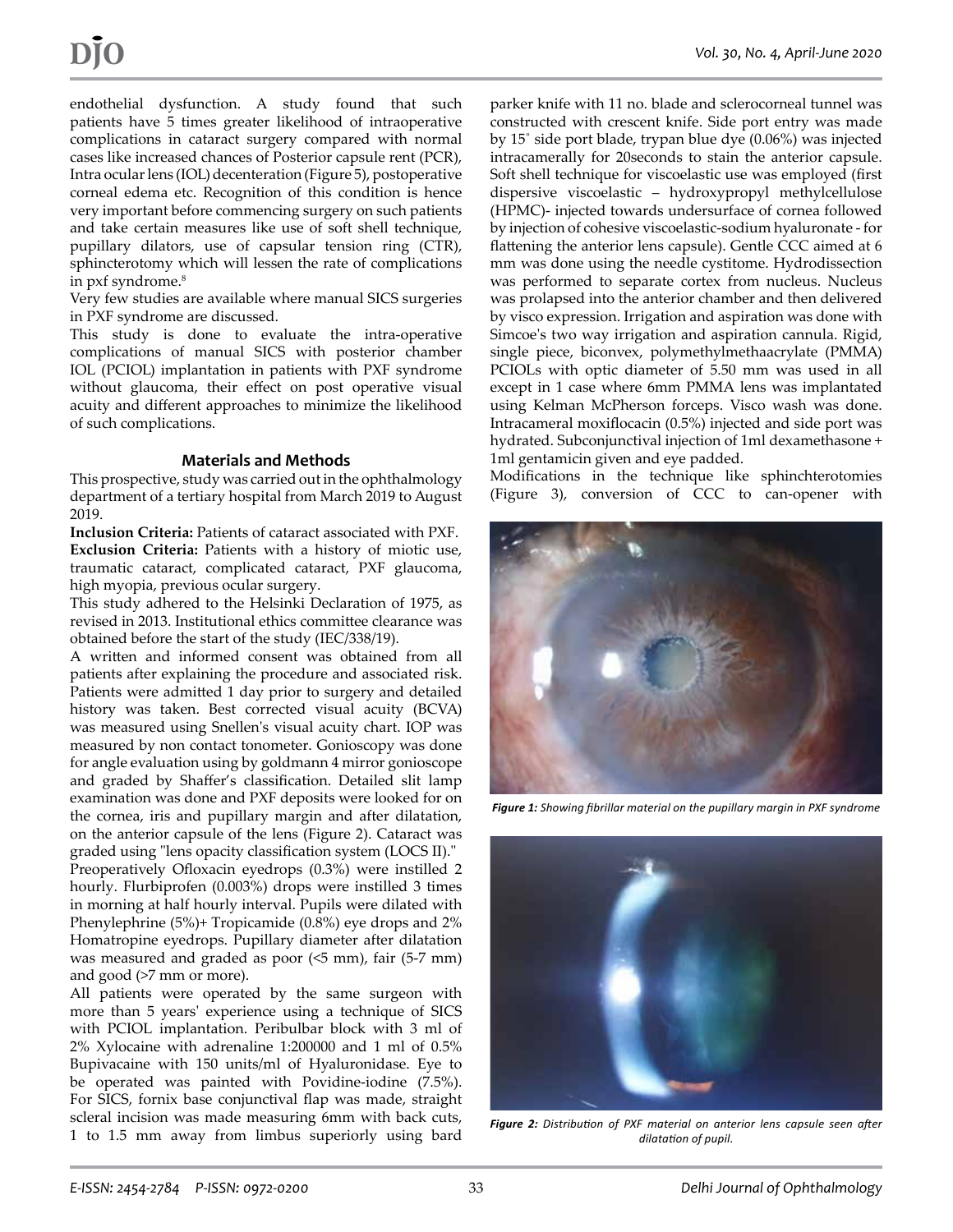

*Figure 3: Sphincterotomies with in the bag IOL*



*Figure 4: Primary ACIOL with PI in a case of PXF cataract.*



*Figure 5: Fibrillar material on IOL in a post-op PXF patient [1,2]*

implantation of 6mm IOL, use of Y pushers, automated anterior vitrectomy, implantation of anterior chamber IOL (ACIOL) (Figure 4) or sclera fixated IOL (SFIOL) were made in cases where intra-operative complications were noted.

Post-operatively, patients were put on topical antibiotics (gatifloxacin 0.3%) and steroids (prednisolone 1%) which was tapered over 4-6 weeks depending upon the postoperative inflammation.

**Minimum Follow Up:** post-operative day 1, day 7 and 1 month. On every follow-up BCVA and IOP was noted and detailed slit lamp and fundus examination was done and findings were noted.

### **Statistical Analysis**

Mean and SD was calculated for quantitative characters, and frequency and percentages were obtained for qualitative characters. Paired t test was applied to check the significant difference in preoperative and postoperative mean IOP.

#### **Results**

Total 25 phakic eyes of 25 patients diagnosed as PXF were evaluated during the study period. All patients were >61 years old, out of which 52% patients were in between 61 to 70 years of age. Further, 9 patients were males (36%) and 16 were females (64%) (Table 1).

Out of 25 patients distribution of PXF - 14 patients (56%) had PXF in both eyes, 9 patients (36%) had unilateral PXF and 2 patients (8%) had pseudophakia in one eye due to which laterality could not be commented upon.

**Distribution of Morphological types of cataract with PXF**  - Nuclear cataract (52%) was the most commonly observed. 20% cases were Mature cataract (n=5) and 12% (n=3) had Hyper-mature cataract (Table 2).

Table 3 shows distribution of fibrillar PXF material on ocular structures.

**Pre operative maximum pupillary dilatation** observed in our study was poor in 12% cases (n=3), fair in 76% cases  $(n=19)$ and good in 12% cases  $(n=3)$  (Table 4).

**The intraoperative difficulties** observed were as follows: The most common Intra-operative difficulty was poor pupillary dilation, which was managed by sphinchterotomy and the use of 'y' pushers or during the surgery.

One patient had rhexis extension, which was managed by conversion of CCC to can-opener technique with 6mm PCIOL implantation.

Two patients had iridodialysis due to poorly constructed tunnel with premature entry with inadequate tunnel incision. Iridodialysis was small and present superiorly at 12'o' clock which was covered by eyelid hence they were asymptomatic.

Posterior capsular rupture occurred in 2 patients, for which anterior vitrectomy was performed.

Out of these 2, 1 patient underwent primary ACIOL implantation with peripheral iridectomy(PI), while the other patient had PCR with Zonular dialysis, this patient underwent SFIOL implantation (Table 5).

#### **Comparison of pre-operative and post-operative IOP:**

IOP was measured pre-operatively and post operatively on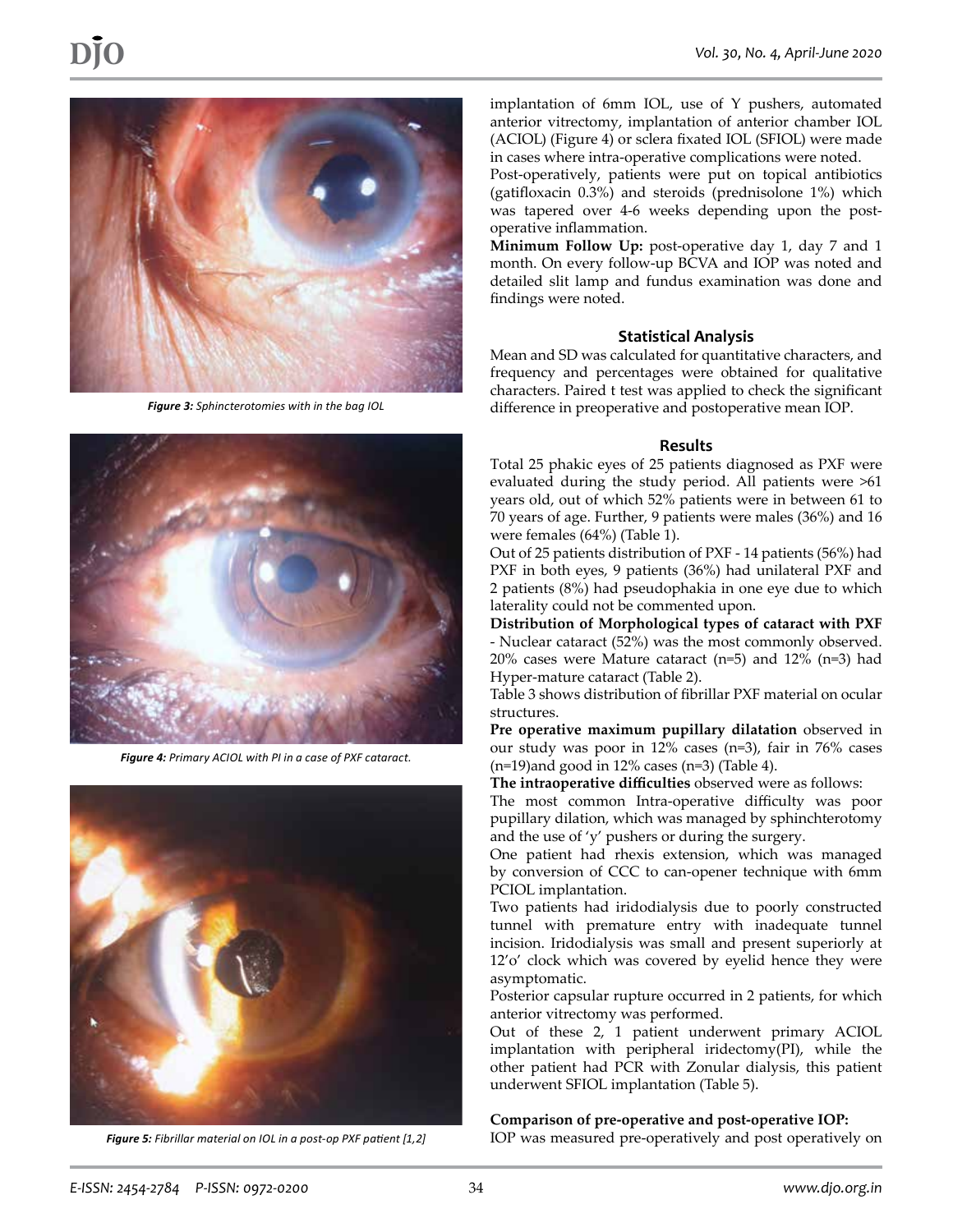### day 1, day 7 and 1month (Table 6).

There was no significant difference in the pre and post operative IOP, but post operative (1 month) IOP was less than pre-op IOP ( $p=0.4$ ).

#### **Comparison of pre-operative and post-operative BCVA-**

The mean Pre-operative vision was counting fingers at 3 meters. On post-operative day 1 and day 7, 19 patients had BCVA between 6/12 to 6/6. After 1 month mean post operative vision was 6/9.5 (Table 7).

**Systemic associations seen in PXF syndrome patients**-Diabetes, hypertension and ischemic heart disease(IHD) were seen in patients with PXF. One patient was a known case of parkinsonism who was operated under General Anesthesia (Table 8).

#### **Table 1: Age and sex distribution of study patients**

|              | Sex          |                | No. of patients with |  |
|--------------|--------------|----------------|----------------------|--|
|              | <b>Males</b> | <b>Females</b> | pseudoexfoliation    |  |
| 51-60        |              |                |                      |  |
| 61-70        |              |                | 13                   |  |
| 71-80        |              |                |                      |  |
| 81 and above |              |                |                      |  |

| Table 2: Type of cataract        |                                       |  |  |
|----------------------------------|---------------------------------------|--|--|
| <b>Type of Cataract</b>          | No. of eyes with<br>pseudoexfoliation |  |  |
| Hypermature cataract             |                                       |  |  |
| Mature cataract                  | 5                                     |  |  |
| Cortical + nuclear               | 2                                     |  |  |
| Posterior sub capsular + nuclear |                                       |  |  |
| Posterior polar + nuclear        |                                       |  |  |
| Nuclear cataract                 | 13                                    |  |  |

#### **Table 3: Distribution of fibrillar material in ocular structures**

| Distribution of fibrillar<br>materialin ocular structures | Number of eyes | Percentage $(\% )$ |
|-----------------------------------------------------------|----------------|--------------------|
| Pupillary margin                                          |                | 20                 |
| <b>Iris</b>                                               |                | 24                 |
| Lens                                                      |                | 24                 |
| Iris, papillary margin and lens                           |                | 32                 |

| <b>Pupillary dilatation</b> | No. of eyes with pseudoexfoliation |
|-----------------------------|------------------------------------|
| $\leq$ mm (poor)            |                                    |
| 5 to 7mm (fair)             | 19                                 |
| $>7$ mm (good)              |                                    |

| Intra-operative difficulties | No. of eyes | Percentage $(\% )$ |
|------------------------------|-------------|--------------------|
| Poor pupillary dilatation    |             | 36                 |
| Rhexis extension             |             |                    |
| Posterior capsular rupture   |             | 12                 |
| Iridodialysis                |             |                    |
| Zonular dialysis             |             |                    |

DJO *Vol. 30, No. 4, April-June 2020*

| Table 6: Range of Pre-operative and post-operative intra-ocular |
|-----------------------------------------------------------------|
| pressure (IOP)                                                  |

|              |               | Post operative |       |         |
|--------------|---------------|----------------|-------|---------|
| $IOP$ (mmHg) | Pre-operative | Day 1          | Day 7 | 1 month |
| <10          |               | 5              |       |         |
| $11 - 15$    |               | 12             | 12    | 14      |
| $16 - 20$    |               | ŏ              | 10    |         |

**Table 7: Comparison of range of Pre-operative and post operative best corrected visual acuity (BCVA)**

| <b>BCVA</b>    | Pre-operative | Post-operative |       |            |
|----------------|---------------|----------------|-------|------------|
|                |               | Day 1          | Day 7 | 1 month    |
| $6/6 - 6/12$   |               | 19             | 19    | $20(80\%)$ |
| $6/18 - 6/36$  |               | h              | h     | 5(20%)     |
| $6/60$ or less | 17            |                |       |            |

| Table 8: Associated systemic illness |  |
|--------------------------------------|--|
|--------------------------------------|--|

| Associated systemic illness  | No. of patients |
|------------------------------|-----------------|
| Hypertension (HTN)           | 6               |
| Diabetes Mellitus (DM)       |                 |
| HTN+DM                       | 4               |
| Ischemic heart disease (IHD) | З               |
| Parkinsonism                 |                 |
| No systemic illness          |                 |

#### **Discussion**

PXF syndrome is an age related disorder. PXF syndrome uncommonly presents before age 60 years and increases in frequency of onset with age.

In this study, age group of patients diagnosed with PXF was in the range of 61-90 years. Majority of study cases (n=13) were in the age group of 61 – 70 years (52%). Study included 3 cases (12%) above 81 years of age. Sufi et al. in their study of 1117 patients with PXF syndrome ranging in age from 49 years to 89 years, noted that mean age of patients with PXF as  $72.61$  years.<sup>9</sup>

Of the 25 patients in present study, 9 patients were males (36%) and 16 were females (64%). Pranathi et al. in their study of 52 patients noted 53.8% males and 46.2% females.<sup>9</sup> In this study 14 patients (56%) had bilateral PXF and 9 patients

(36%) had unilateral PXF which is similar to the study done by Hegde et al. in which 6% patients had bilateral PXF and 36% had unilateral PXF10. Clinically, unilateral involvement is often a precursor to bilateral, progression to bilaterality was reported in upto 50% cases within 5 to 10 years after diagnosis.

In this study 52% cases had nuclear cataract where as hypermature cataract was observed in 3 and mature cataract in 5 eyes. Joshi et al. in his study noticed 25% patients having nuclear cataract, 98% hypermature and 50% mature cataract $^1$ . Pre operative maximum pupillary dilatation observed in this study was poor in 12% cases (n=3), fair in 76% cases (n=19) and good in 12% cases (n=3). Naik et al. in their study noted 13% cases with poor papillary dilatation, 67% with fair and 30% cases had good pre-operative pupillary dilatation.11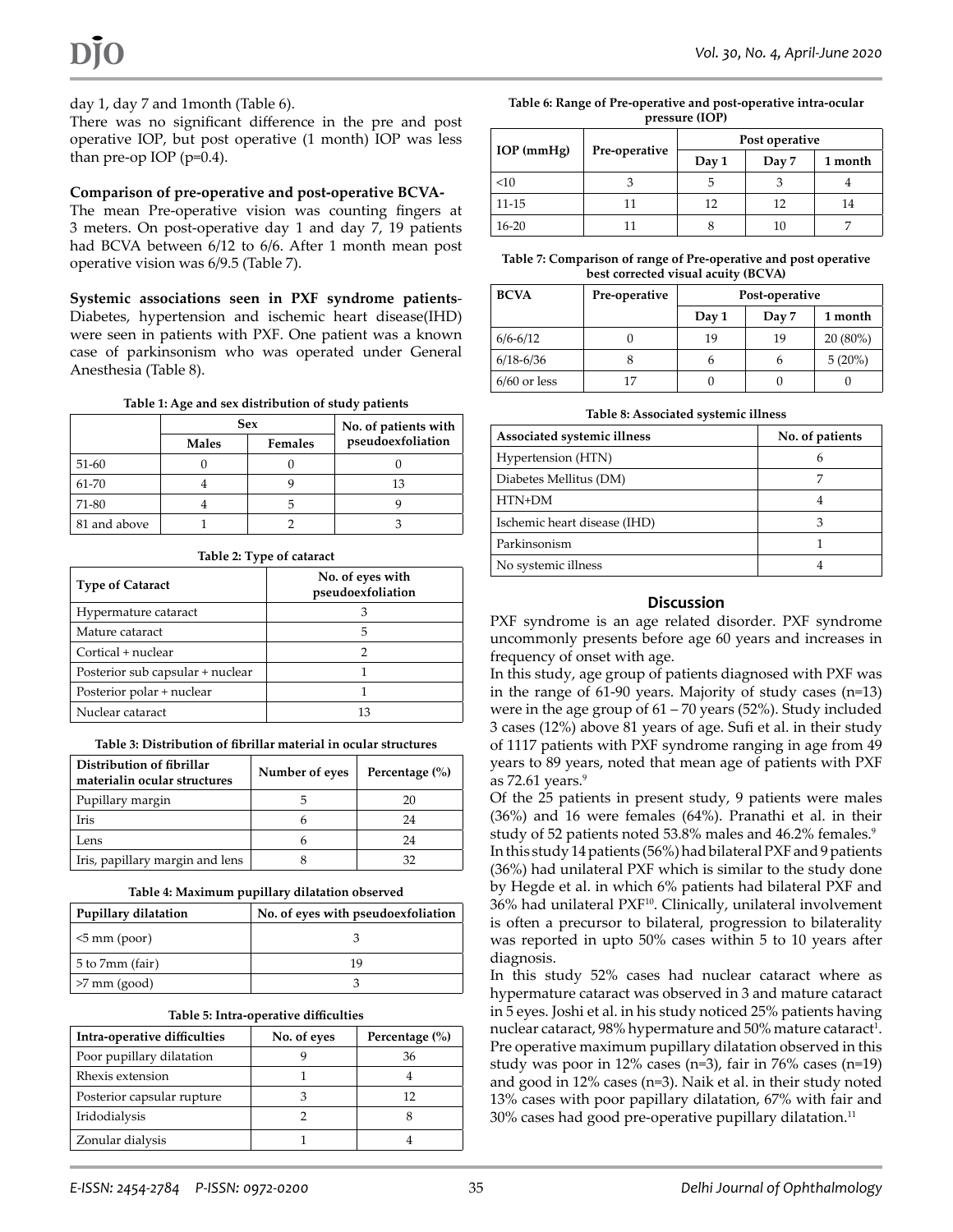Routinely in PXF cases deposits of white material is seen on the anterior lens surface. The classic picture in PXF consists of 3 distinct zones on the anterior surface of the lens: a central disc, a granular peripheral zone and an intermediate clear zone created by the iris rubbing exfoliation material from the lens surface during its normal excursions.

The most common intraoperative difficulty observed in 36% cases in this study was intra operative miosis (n=9). Sphinterotomy was done in 6 eyes and 3 eyes needed 'y' pushers to dilate the pupils during surgery. Srivastava et al. in their study also adopted sphincterotomy as commonest measure to facilitate nucleus management.<sup>12</sup>

Various other studies have shown use of intracameral lidocaine and epinephrine along with viscoelastics to produce a sufficient pupil size. Viscomydriasis was attempted in all patients of this study apart from sphincterotomies done in 6 eyes and y pushers used in 3 eyes. If the pupil still needs further dilatation use of iris hooks, Malyugin rings are found to be effective but were not used in this study.

In SICS, to bring the nucleus in anterior chamber becomes difficult with small pupil. Also small pupil results into small CCC. The CCC should be atleast 5.5 to cover the peripheral part of the IOL as small CCC can lead to capsulophimosis which may lead to spontaneous lens subluxation. Attempted nucleus prolapsed through small pupil results in extension of CCC posteriorly leading to PCR.

In this study 2 patients had PCR out of which 1 underwent anterior vitrectomy with peripheral iridotomy followed by primary ACIOL implantation. In study done by Islam et al. 14 cases out of 3334 patients had posterior capsular rent which was managed similarly.<sup>13</sup>

Other patient having PCR with zonular dialysis underwent secondary SFIOL. In the study done by Sastry et al. 4 patients had zonular dialysis intraoperatively out of which 2 cases required SFIOL.<sup>14</sup> Eight percent cases in present study had iridodialysis (n=2). In study done by Bangal et al. they had observed iridodialysis in 4% cases as a result of intraoperative manipulation of intraocular tissue.15

This study showed no significant difference in the pre (mean=14.23) and post operative IOP on day 1 (mean=13.45), day 7 (mean=13.47) and 1 month (mean=13.73). Sastry et al. in their study on cataract surgery outcome in patients with non-glaucomatous pseudoexfoliation noted mean POD1 IOP as 26.23+- 11.40.14

On 1 month follow-up in this study, 20 pts had BCVA between 6/12 to 6/6 and 5 had BCVA between 6/18 to 6/36, which is similar to the findings noted by Pranathi et al. in their study.<sup>8</sup>

Systemic illnesses seen in the patients in present study were diabetes, hypertension, and ischemic heart disease. In the Blue Mountain Eye Study (Australia), PXF correlated positively with a history of hypertension, angina, myocardial infarction or stroke and parkinsonism suggestive of vascular effects of the disease.<sup>16</sup>

The association of PXF with systemic disorders is supported by UTAH project on PXF syndrome.<sup>16</sup>

#### **Conclusion**

PXF syndrome patients when presented for cataract surgery posed certain specific challenges. Thorough pre-operative evaluation for signs of PXF syndrome helped in diagnosis. Intra-operative modifications like soft shell technique and sphincterotomies helped in giving optimum visual outcome in majority of study cases. Manual SICS offers a good solution to cataract patients having PXF syndrome. Immediate post operatively patient needs to be evaluated for increased inflammation and raised IOP while IOL decenteration remains a concern in late postoperative period.

#### *References*

- 1. Joshi RS, Singanwad SV. Frequency and surgical difficulties associated with pseudoexfoliation syndrome among Indian rural population scheduled for cataract surgery: Hospital-based data. *Indian J Ophthalmol,* 2019; 67:221-6.
- 2. Joshi RS. Pseudoexfoliation on the posterior capsule. *Indian J Ophthalmol.* 2014; 62(3):376–377.
- 3. Fontana L, Coassin M, Iovieno A, Moramarco A, Cimino L. Cataract surgery in patients with pseudoex-foliation syndrome: current updates. *Clinical ophthalmology,* 2017; 11:1377–1383.
- 4. Stein JD, Pasquale LR, Talwar N, et al. Geographic and Climatic Factors Associated With Exfoliation Syndrome. *Arch Ophthalmol,* 2011; 129(8):1053–1060.
- 5. Hiller R, Sperduto RD, Krueger DE. Pseudoexfoliation, intraocular pressure, and senile lens changes in a population based survey. *Arch Ophthalmol,* 1982; 100:1080–2.
- 6. Philip SS, John SS, Simha AR, Jasper S, Braganza AD. Ocular clinical profile of patients with pseudoexfoliation syndrome in a tertiary eye care center in South India. *Middle East African Journal Of Ophthalmology,* 2012; 19(2), 231–236.
- 7. Hammer T, Schlötzer-Schrehardt U, Naumann GOH. Unilateral or Asymmetric Pseudoexfoliation Syndrome? An Ultrastructural Study. *Arch Ophthalmol.* 2001; 119(7):1023–1031.
- 8. Pranathi K, Magdum RM, Maheshgauri R, Patel K, Patra S. A study of complications during cataract surgery in patients with pseudoexfoliation syndrome. *J Clin Ophthalmol Res,* 2014; 2:7-11.
- 9. Sufi AR, Mufti AA, Nazir N, Qureshi T, Ramzan R. Prevalence of pseudoexfoliation syndrome in patients scheduled for cataract surgery in eye camps in Kashmir. *J Clin Ophthalmol Res,* 2014; 2:137-9.
- 10. Hegde SP, Dayanidhi VK, Ravi.Study of Prognostic Indicators in Patients with Pseudoexfoliation Syndrome Undergoing Cataract Surgery. *International Journal of Anatomy, Radiology and Surgery,* 2016; 5(3):1-5.
- 11. Naik AU, Gadewar SB. Visual Outcome of Phacoemulsification versus Small Incision Cataract Surgery in Pseudoexfoliation Syndrome - A Pilot Study. *J Clin Diagn Res.* 2017; 11(1):NC05– NC08.
- 12. Srivastava VK, Nadig RR, Verma K. A study of perioperative surgical complications in eyes with pseudoexfoliation undergoing cataract surgery. *J Evolution Med Dent Sci,* 2019; 8(11):815-818.
- 13. Islam MN, Goswami S, Khanam BSM, Mukherji S. Complications of Cataract Surgery in Patients with Pseudoexfoliation Syndrome in a Tertiary Care Hospital of West Bengal. *Int J Sci Stud,* 2017; 5(3):11-15.
- 14. Sastry PV, Singal AK. Cataract surgery outcome in patients with non-glaucomatous pseudoexfoliation. *Rom J Ophthalmol,* 2017; 61(3):196–201.
- 15. Bangal S, Bhandari A, Gogri P.Outcome of Cataract Surgery in Patients with Pseudoexfoliation. *DJO,* 2013; 23:183-186.
- 16. Mitchell P, Wang JJ, Smith W. Association of pseudoexfoliation with increased vascular risk. *Am J Ophthalmol,* 1997; 124:685-687.